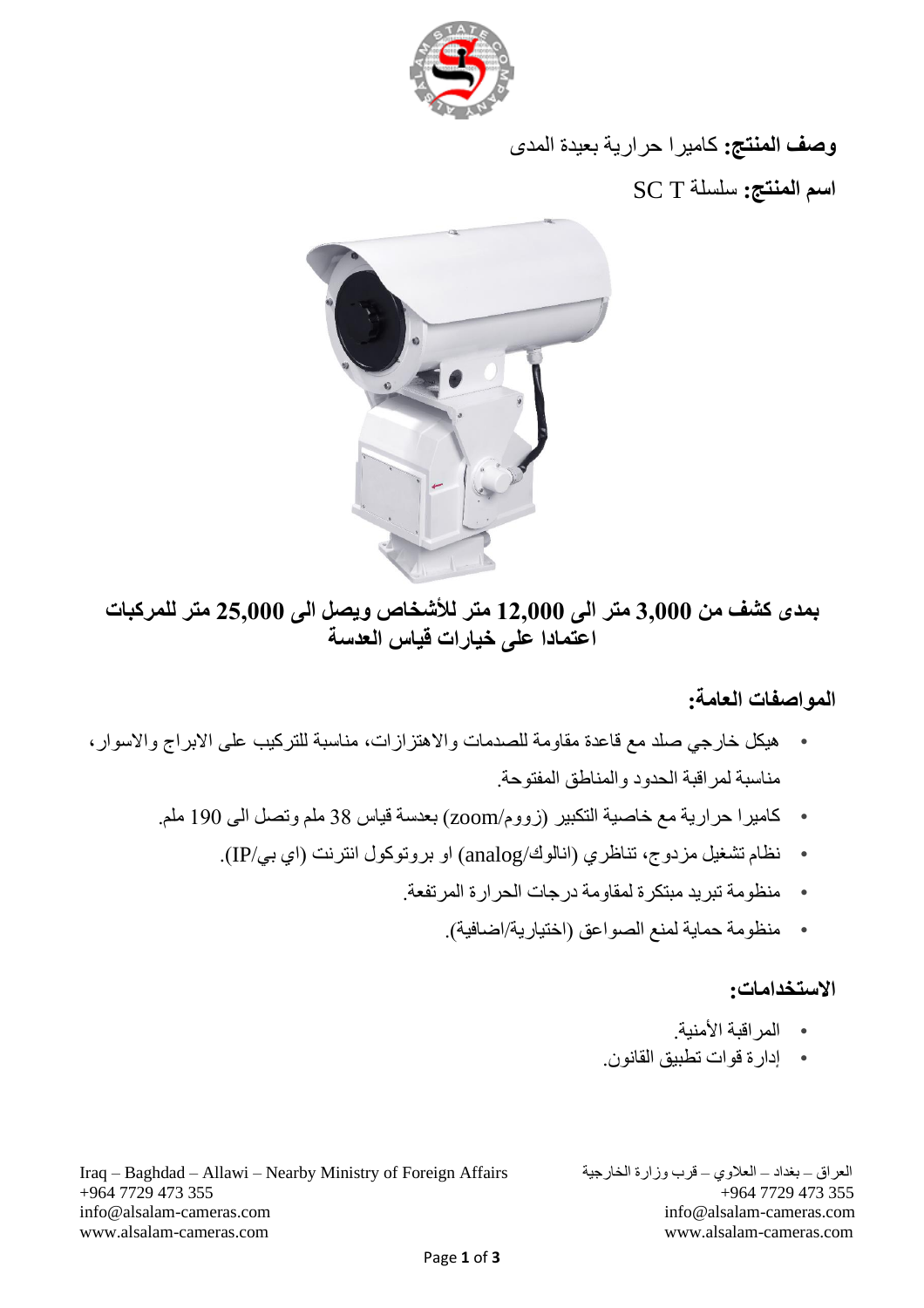

### **Features:**

- The first independent defogging defrosting module, solve the camera and lens fogging.
- High-quality heating parts are used in the camera housing, so that the whole housing can work together to form an effective anti-fog and defogging.
- PTZ adopts the integrated upper and lower structure so that the PTZ and infrared housing will not bump and dislocate.
- PTZ standard with the original regulator module, filter the vehicle transient current instability, so that PTZ remains stable.

**Thermal Vision Supplement:** PTZ adopts 38~190mm, multi-angle work together, the working life up to 30,000 hours, thermal vision from 3,000m to 12,000m for human detection and up to 25,000m for vehicles.

## **Application:**

- Security Surveillance.
- Urban management law enforcement.

| <b>Product</b>           |                                         | <b>SCT</b> series                                                                                                                                                                                         |
|--------------------------|-----------------------------------------|-----------------------------------------------------------------------------------------------------------------------------------------------------------------------------------------------------------|
| <b>Thermal</b><br>Camera | Resolution (pixels)                     | 640x480                                                                                                                                                                                                   |
|                          | Spectral response                       | 8-14μm (Un-cooled LWIR micro-bolometer)                                                                                                                                                                   |
|                          | Pixel Pitch                             | $12\mu m$                                                                                                                                                                                                 |
|                          | Thermal Sensitivity<br>(NETD) of sensor | <50mK @f1.0, 30Hz, 300K                                                                                                                                                                                   |
|                          | Operating temp<br>(Ambient temp.)       | $-10^{\circ}$ C to 60 $^{\circ}$ C                                                                                                                                                                        |
|                          | Video Output                            | Compressed video data, H.264, MPEG4, MJPG (ONVIF/POE supported)<br>BNC connector (composite): NTSC 30Hz, PAL 25Hz<br>HDMI: Selectable (50Hz or 60 Hz), HDMI: 480p, 576p, 720p, 1080i, 1080p<br>selectable |
|                          | Ethernet                                | Giga Ethernet (10/100/1000Mbps)                                                                                                                                                                           |
|                          | Lens                                    | $38 - 190$ mm                                                                                                                                                                                             |
| <b>General</b>           | Temperature /<br>Humidity               | $10^{\circ}$ C $\sim$ +60 $^{\circ}$ C $\lt$ 90%                                                                                                                                                          |
|                          | Power Supply                            | $DC12V \pm 10\%$                                                                                                                                                                                          |
|                          | Power Consumption                       | Static: 2.5W, Dynamic: 4.5W                                                                                                                                                                               |
|                          | Dimension                               | $283 \times 563 \times 550$ mm                                                                                                                                                                            |

**بيانات الكاميرا )data camera):**